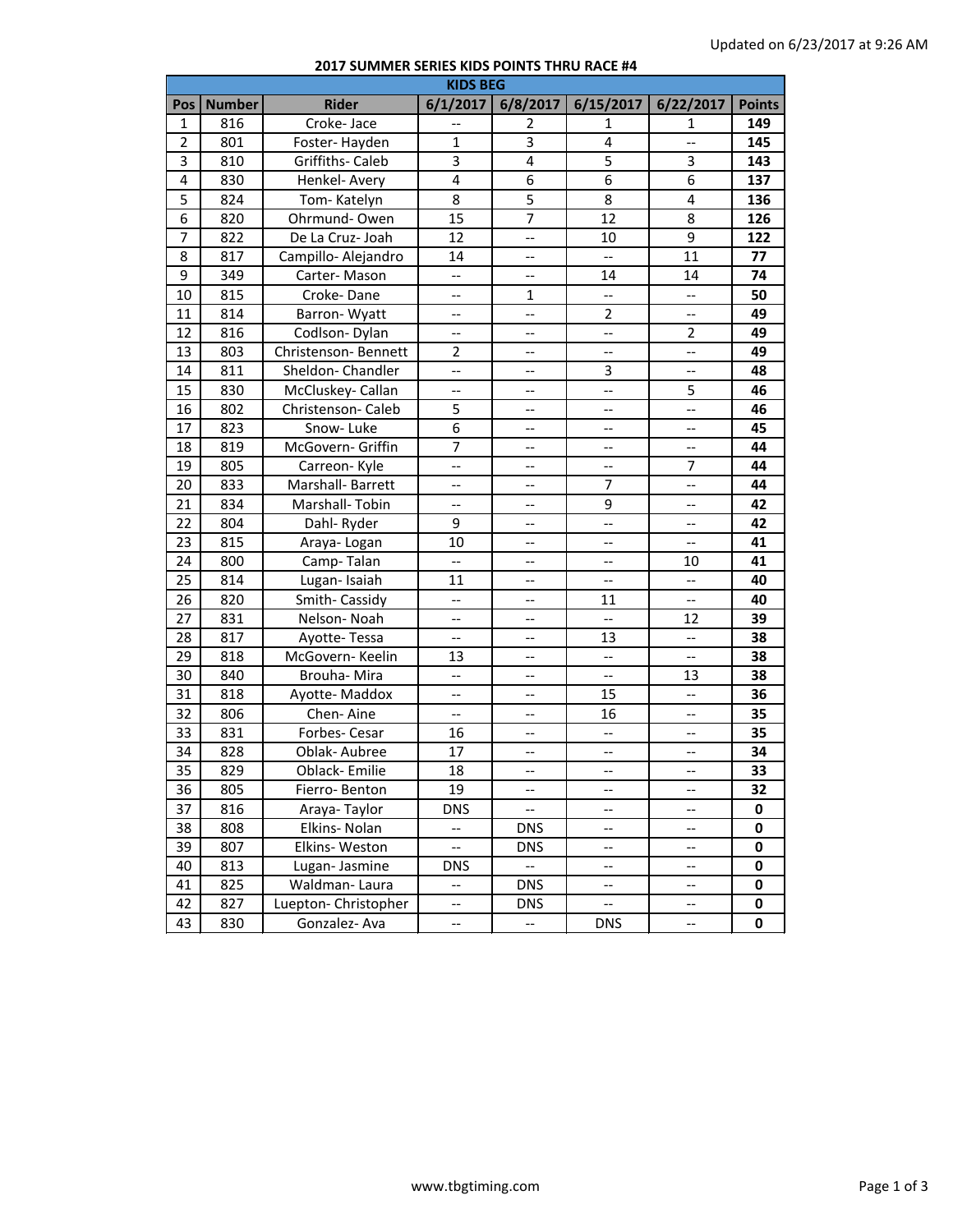## **2017 SUMMER SERIES KIDS POINTS THRU RACE #4**

| <b>KIDS EXP</b> |               |                    |  |                     |           |           |               |  |
|-----------------|---------------|--------------------|--|---------------------|-----------|-----------|---------------|--|
| Pos I           | <b>Number</b> | <b>Rider</b>       |  | $6/1/2017$ 6/8/2017 | 6/15/2017 | 6/22/2017 | <b>Points</b> |  |
|                 | 800           | Gutierrez-Leonardo |  |                     |           |           | 149           |  |
| 2               | 809           | Chen-Eire          |  |                     |           |           | 98            |  |
| 3               | 825           | Ivar-Jaxon         |  |                     |           |           | 95            |  |
| 4               | 826           | DePratti-Kyle      |  | --                  |           |           | 50            |  |
| 5               | 800           | Viola- Gavin       |  |                     |           |           | 50            |  |
| 6               | 818           | Love-Sophie        |  | 3                   |           |           | 48            |  |
|                 | 823           | Forbes-Matt        |  |                     | 3         |           | 48            |  |
| 8               | 806           | Hernandez-Reef     |  |                     |           |           | 47            |  |